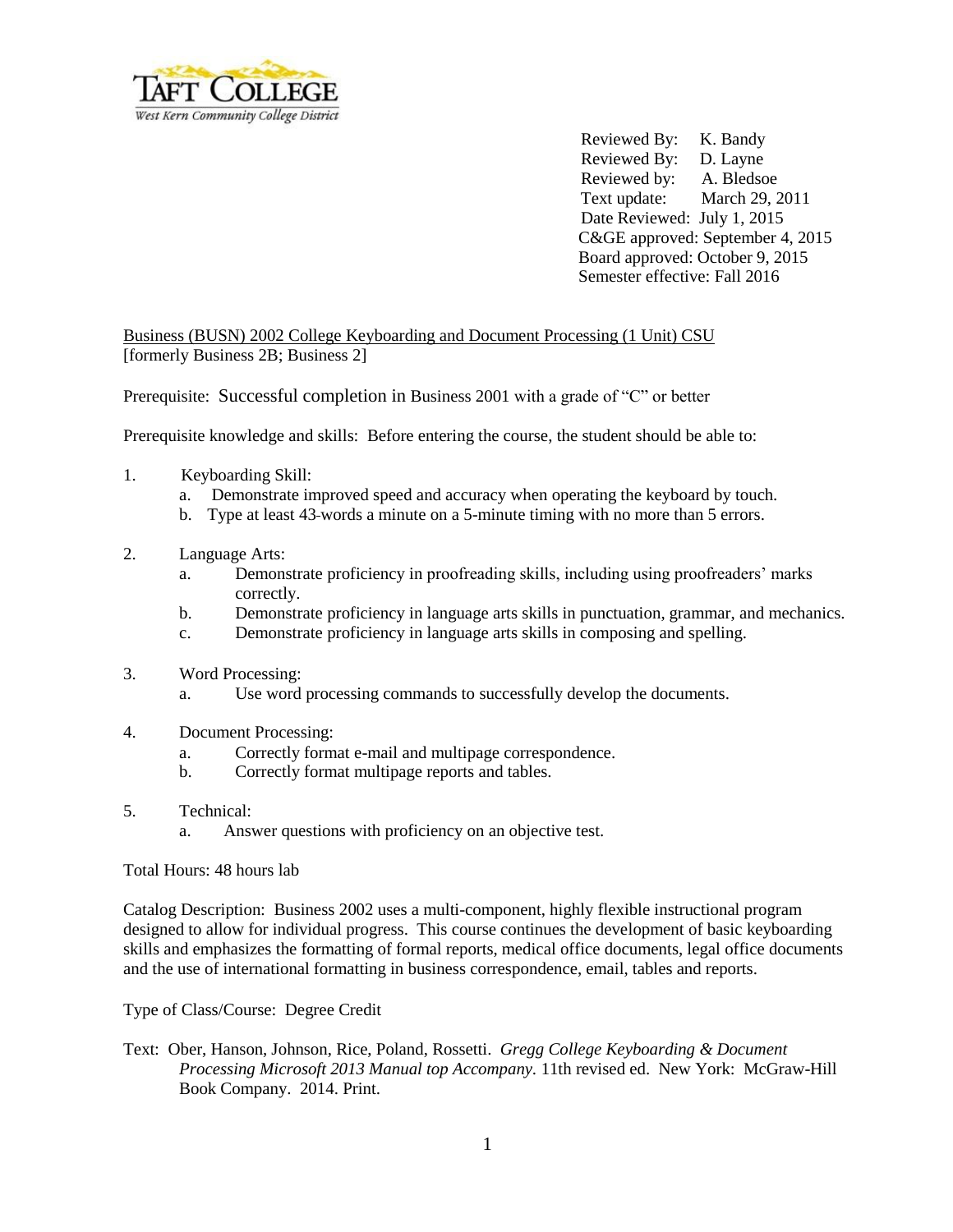

Ober, Scot, Jack Johnson, and Arlene Zimmerly. *College Keyboarding and Document Processing.* 11th ed. New York: McGraw-Hill, 2013. Print.

Additional Instructional Materials: Student Flash Drive

Course Objectives:

By the end of the course, a successful student will be able to:

- 1. Keyboarding Skill:
	- a. Demonstrate improved speed and accuracy when operating the keyboard by touch.
	- b. Type 47 words a minute on a 5-minute timing with no more than 5 errors.
- 2. Language Arts:
	- a. Demonstrate proficiency in proofreading skills, including using proofreads' marks correctly.
	- b. Demonstrate proficiency in language arts skills in punctuation, grammar, and mechanics.
	- c. Demonstrate proficiency in language arts skills in composing and spelling.
- 3. Word Processing:
	- a. Use word processing commands to successfully develop documents.
- 4. Document Processing:
	- Correctly format International business documents.
	- b. Correctly format formal report projects
	- c. Correctly format medical office documents
	- e, Correctly format legal office documents
- 5. Technical:
	- a. Answer questions with proficiency on an objective test.

Course Scope and Content:

- Unit I International Formatting of business documents
	- a. International Formatting Canada
	- b. International Formatting Mexico
	- c. International Formatting France
	- d. International Formatting Germany
	- e. International Formatting China

## Unit II Formal Report Project

- a. Formal Business Reports
- b. Formal Business Reports with Boxed Tables
- c. Cover Page, Table of Contents and Bibliography

Unit III Medical Office Documents

a. Business Letter in Block Style, Boxed Table and Memo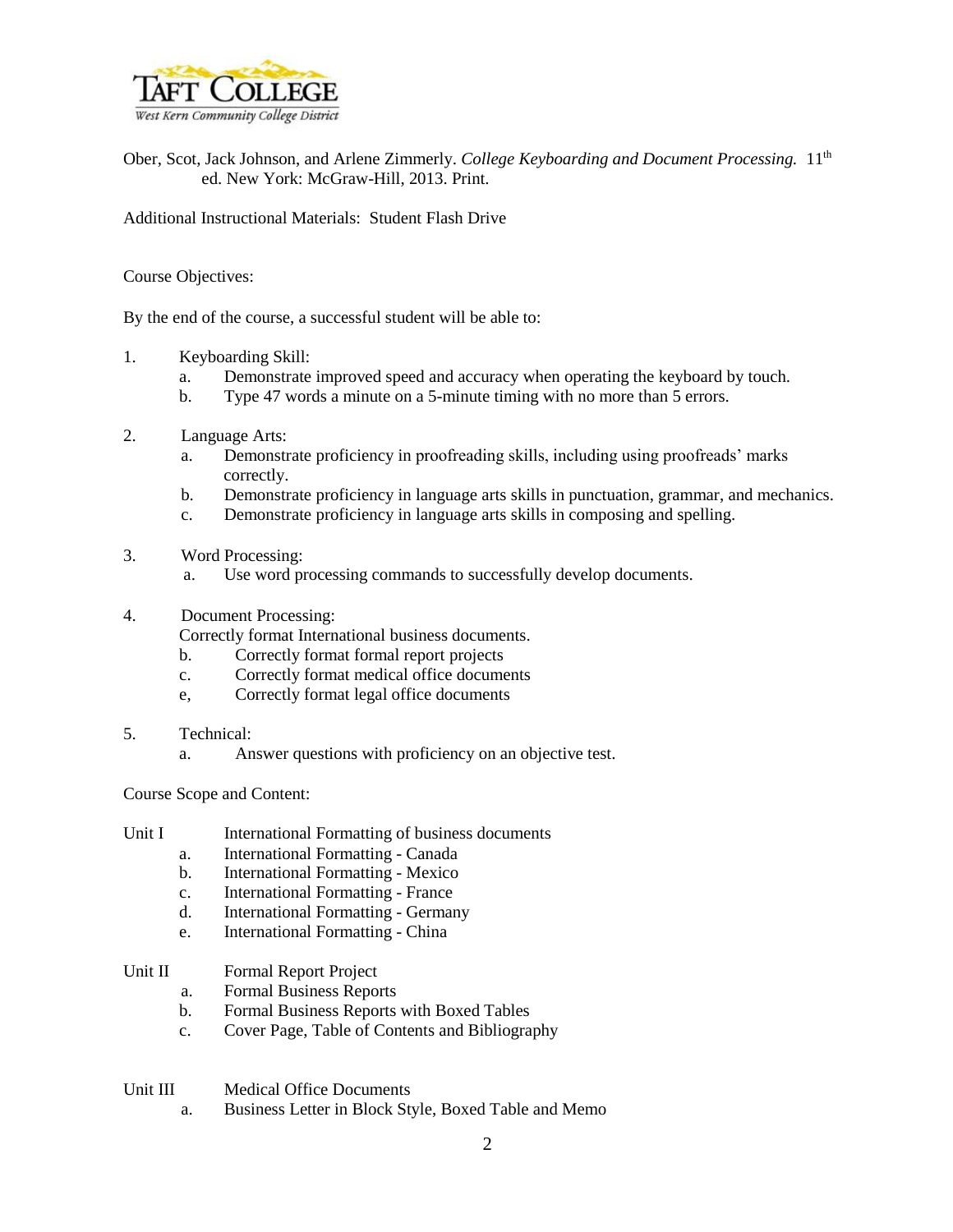

West Kern Community College District

- b. Business Report and Predesigned Table
- c. Business Letter in Modified-Block Style and Business Report
- d. Ruled Table, Business Letter and Predesigned Table
- e. Open Table, E-Mail Message and Business Report

Unit IV Legal Office Documents

- a. Warranty Deed, Boxed Table and E-Mail Message
- b. Last Will and Testament, Business Letter in Block Style
- c. Affidavit of Possession, Business Letter in Block Style
- d. Summons, Memo, Predesigned Table
- e. Complaint, Warranty Deed and Judgment

Methods of Instruction:

- 1. Keyboard, speed, and accuracy drills through the textbook and correlated software instructional program
- 2. Presentation of technical information through textbook, and instructor handouts.
- 3. Practice work on progress checks
- 4. Individual assistance and guidance from instructor and lab assistants

Methods of Evaluation:

- 1. Skill demonstrations, including:
	- a. computer technique evaluations
	- b. progress checks
	- c. timed writings
- 2. Summative examinations using combination of:
	- a. multiple choice
	- b. matching items
	- c. true/false items
	- d. completion items

Supplemental Data:

| TOP Code:                  | 051400 Office Technology |
|----------------------------|--------------------------|
| <b>SAM Priority Code:</b>  | D: Possibly Occupational |
| Funding Agency:            | Y: Not Applicable        |
| Program Status:            | 1: Program Applicable    |
| <b>Noncredit Category:</b> | Y: Not Applicable        |